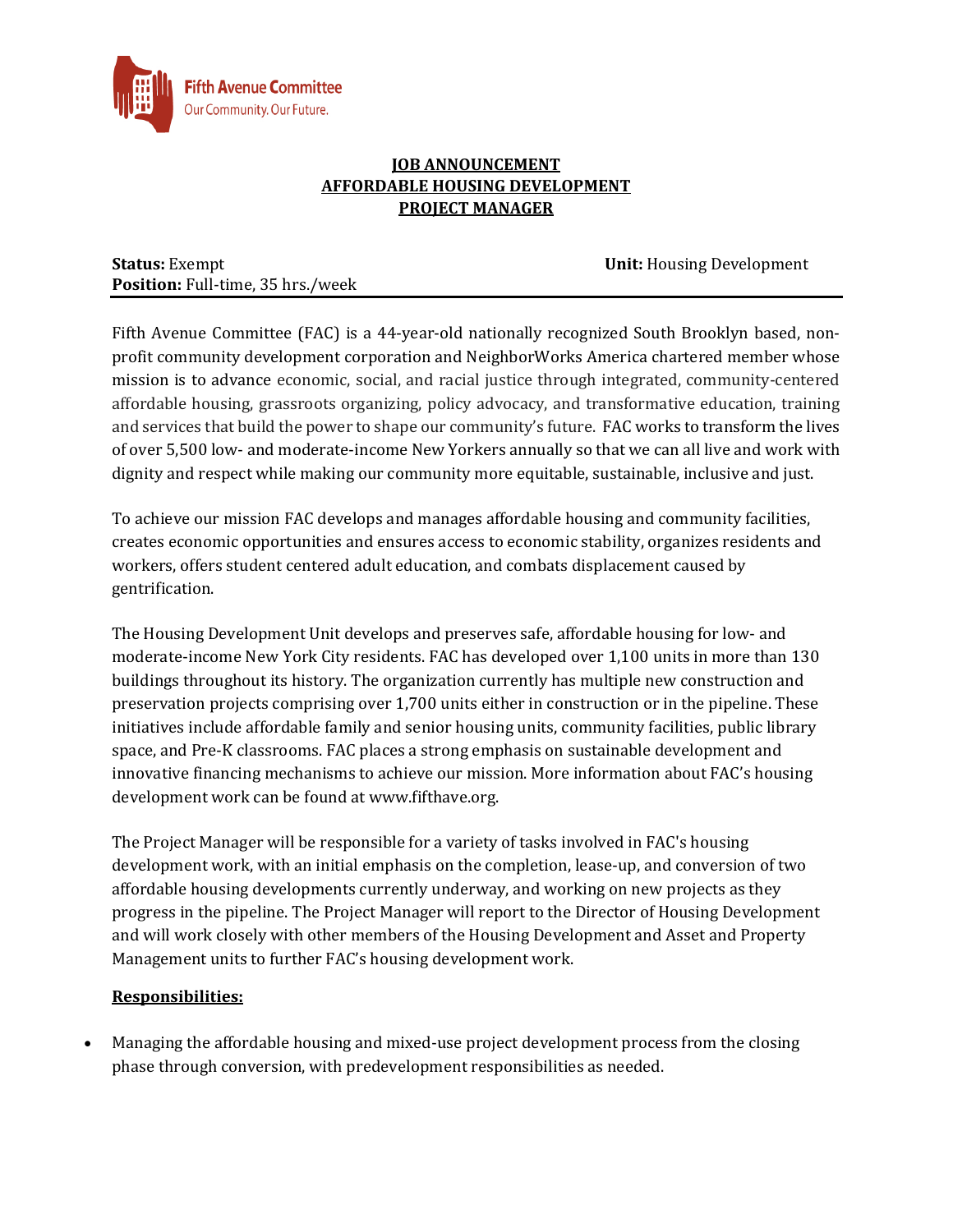

- Leading FAC's interactions with the project development team, including architects, attorneys, engineers, appraisers, environmental consultants, green/energy efficiency consultants, general contractors, special inspectors, expeditors, geotechnical testers and engineers, and other external project team members.
- Ensuring extensive resiliency and green building features and assisting with value engineering.
- Working closely with lenders, private investors, and government agencies to ensure efficient construction and permanent closings, including participating in financing partner selections; assisting with loan document, limited partnership agreement, and regulatory agreement negotiations; and preparing and submitting required due diligence materials.
- Maintaining and updating project proformas and development budgets, including sources and uses for each draw and overall project budget management.
- Managing the construction loan requisition process, including working closely with lender and investor representatives, accurately tracking the budget, and ensuring timely payments to the general contractor, other development team members, consultants, and vendors.
- Building and maintaining strong and professional working relationships with State and City housing agencies, lenders, low-income housing tax credit (LIHTC) syndicators and investors, affordable housing associations, and other industry stakeholders.
- Attending regular construction site meetings and ensuring active communication between architect, engineers, the general contractor, and financing providers, as required.
- Overseeing the change order process for projects, including working closely with the owner's representative to negotiate change order amounts.
- Identifying community facility/commercial tenants and negotiating leases.
- Ensuring a timely commencement of residential lease-up.
- Coordinating project close-out, including cost certification and 8609s for LIHTC projects.
- Overseeing the conversion to permanent period process, including preparing required due diligence documents and keeping lenders, government agencies, and project development team members on schedule to convert the project as planned.
- Ensuring a smooth project transition from the housing development unit to the asset and property management unit.
- Reporting to funders and lenders, community stakeholders, colleagues, tenants, and other partners.
- Helping to initiate and further the advancement of FAC's housing development projects.
- Other duties as assigned.

# **Qualifications:**

- Bachelor's degree required; relevant master's degree preferred.
- 2-3 years of experience in construction or housing development, with direct responsibility for managing real estate projects.
- Knowledge of affordable housing finance and development required.
- Excellent written and oral communication, interpersonal, deal modeling and computer skills.
- Highly organized, detail oriented, and self-motivated approach to work.